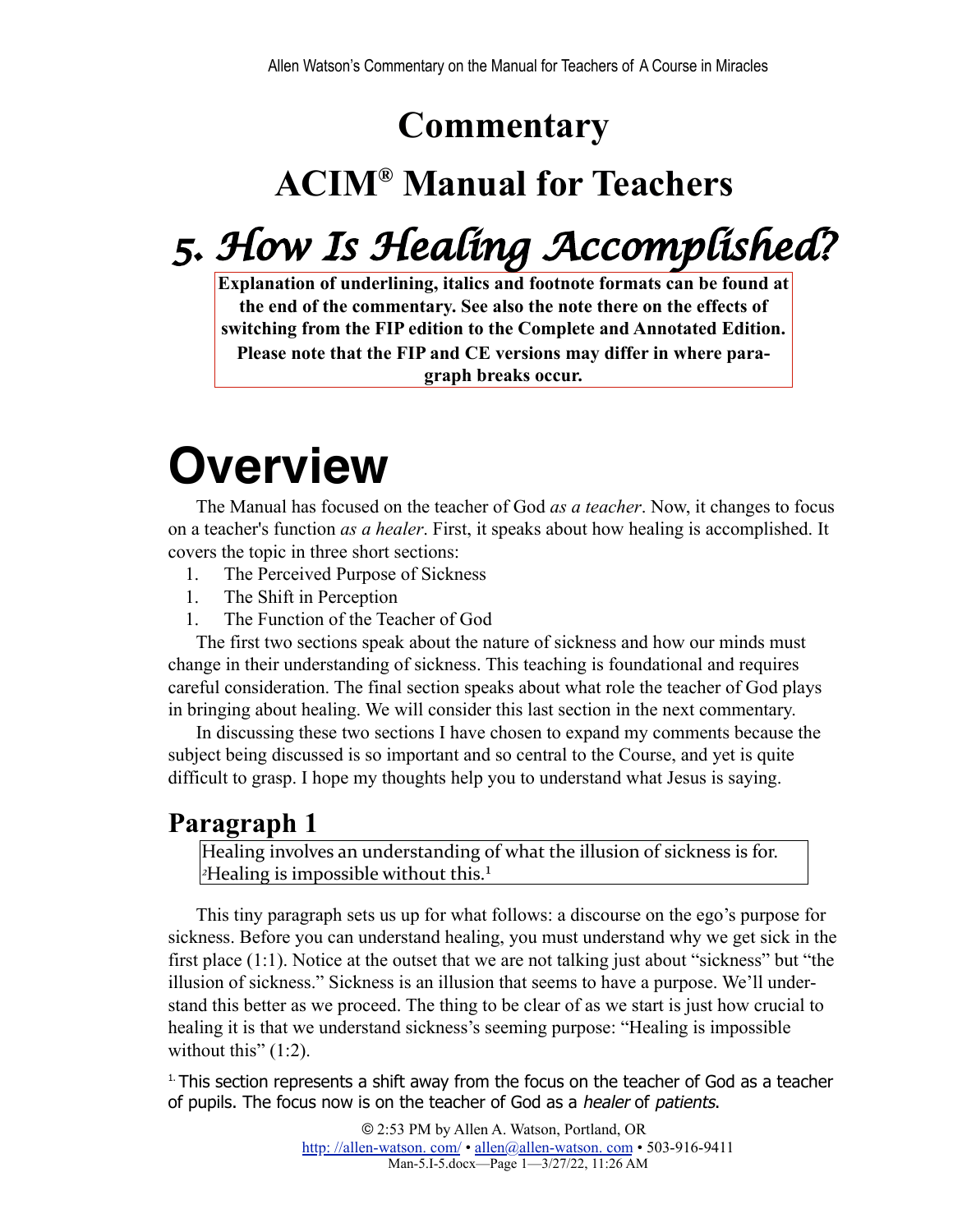#### **I. The Perceived Purpose of Sickness**

#### **Paragraph 1**

Healing is accomplished the instant the sufferer no longer sees any value in pain. <sup>2</sup>Who would choose to suffer unless he thought it brought him something, and something of value to him? <sup>3</sup>He must think it is a small price to pay for something of greater worth. <sup>4</sup>For sickness is an election, a decision. <sup>5</sup>It is a choice of weakness in the mistaken conviction that it is strength. *«When this occurs, real strength is seen as threat and health as* danger. *<sup>Sickness* is a method, conceived in madness, for placing God's Son</sup> on his Father's throne. <sup>*s*God is seen as outside, fierce and powerful, eager to</sup> keep all power for Himself. *Ponly* by His death can He be conquered by His Son.

Right at the start, Jesus hits us in the face with something most of us are not willing to admit: We *choose* to be sick because we think there is something of value in suffering (I.1:1–2). Sickness is a choice! People choose different forms of suffering because they believe it will bring them something of value. Strenuous physical exercise, for example, can be painful, but people do it because they want to build muscle strength and endurance. Learning a foreign language often involves tedious and tiring repetition and memorization. So we endure suffering willingly to gain something of value, something "of greater worth" than the tedium or pain. Nobody would willingly suffer if there were no reward on the other side (I.1:2–3).

Sickness is like that: "an election, a decision" (I.1:4). This is a sticking point for most of us in accepting the Course's teaching about healing. We simply don't believe that we *choose* to be sick, that we *elect* to suffer. We can agree that nobody would choose to suffer unless there were commensurate gains on the other side of suffering. But we do not believe we choose to be sick; we think it comes on us from outside. A virus attacks us. Our body develops cancer against our wills. We certainly don't *want* it! So we think, in any case.

If we can understand the hidden, supposed benefit of sickness and suffering, we might begin to believe that we are subconsciously choosing it. What are our egos trying to accomplish by choosing sickness for us? We are choosing without knowing we are doing it and doing it for a reason we do not understand.

Can you start to see why the Course says that healing is impossible if we do not grasp the purpose of sickness? We must expose our egos and bring their insane reasoning into the light. We have to reject the supposed value the ego sees in sickness. We have to realize that there *is* no value in sickness before we can stop choosing it.

First of all, Jesus says, sickness is a choice to be *weak* (I.1:5). He says the ego mistakes weakness for strength. How can that be? The explanation comes more fully in the next paragraph, but I can summarize it like this: We think we are guilty and are punishing ourselves so that God won't bother to do so! Our insane minds are projecting blame for guilt onto the body and are punishing the body for it.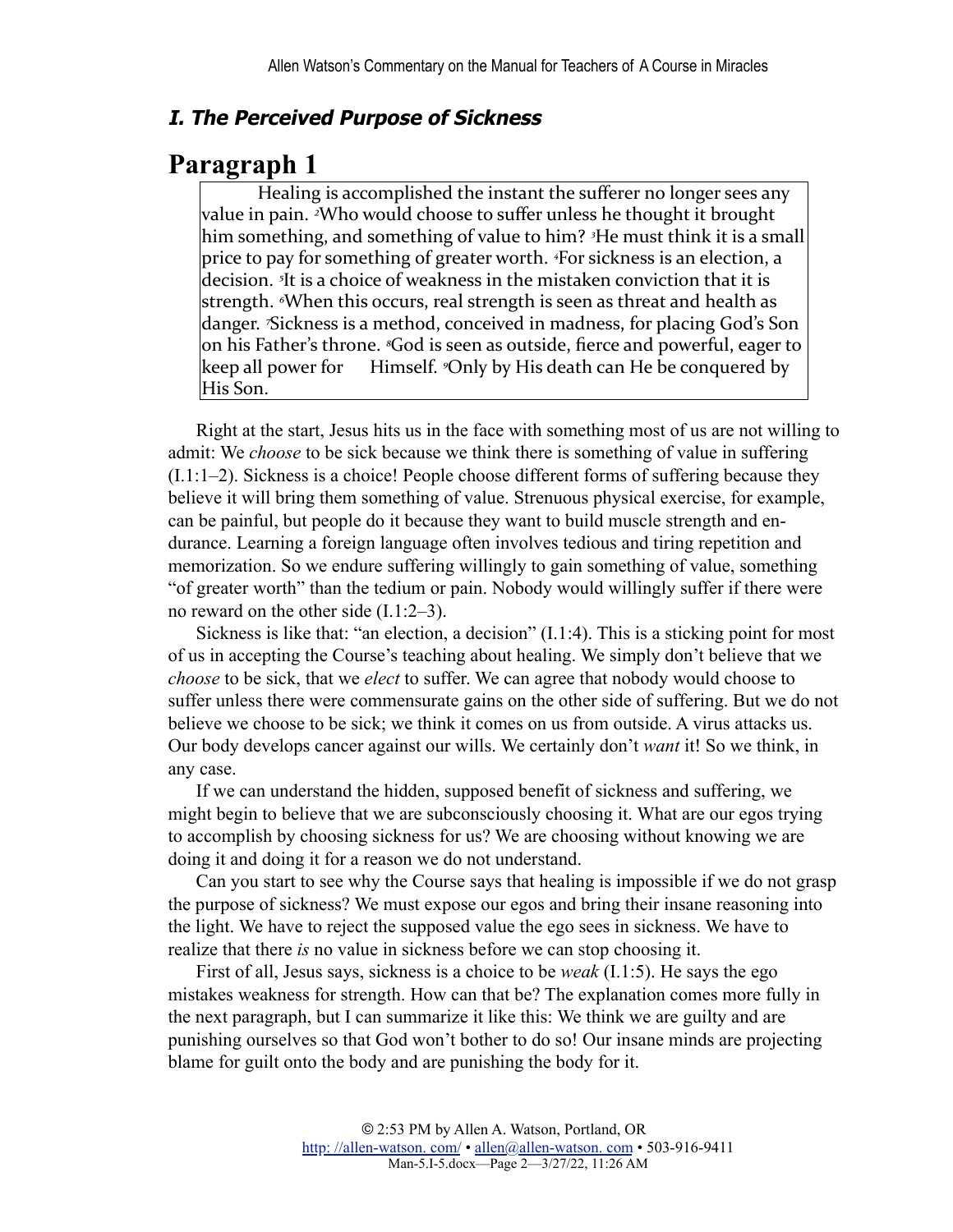"The guiltless mind cannot suffer. Being sane, it heals the body because it has been healed. The sane mind cannot conceive of illness, because it cannot conceive of attacking anything or anyone. We said before that illness is a form of magic. It might be better to say it is a form of magical solution. The ego believes that by punishing itself, it will mitigate the punishment of God. Yet even in this it is arrogant. It attributes to God a punishing intent, and then takes over this intent as its own prerogative. It tries to usurp all the functions of God as it perceives them, because it recognizes that only total allegiance can be trusted" (T-5.VI.9 (CE). T-5.V.5 (FIP)).

When God offers us anything, particularly healing, the ego perceives it as a threat to its insane purposes. Health is dangerous (I.1:6). If God wants to heal me, but I can make myself sick, it *proves* (to my madness) that I am stronger than God, and my will is more powerful than His (I.1:7). God is the enemy for the ego, an enemy trying to keep all power to Himself and away from me. God must die! (I.1:8–9). Somehow, we believe our suffering can dislodge God from His throne. There are dark lessons in our minds, lessons of guilt buried in the dark and hidden secret places in our minds. The Course gently but firmly is trying to dislodge these twisted ideas. It wants us to become aware of them and question them:

"You do not want to suffer. You may think it buys you something, and may still believe a little that it buys you what you want. Yet this belief is surely shaken now, at least enough to let you question it, and to suspect it really makes no sense. It has not gone as yet, but lacks the roots that once secured it tightly to the dark and hidden secret places of your mind" (W—102.1:1–4).

Of course, we usually are not aware of any of this going on in our minds. Would you pursue this course of action if you *were* aware? Certainly not! But just that is why you must *become* aware of such thoughts.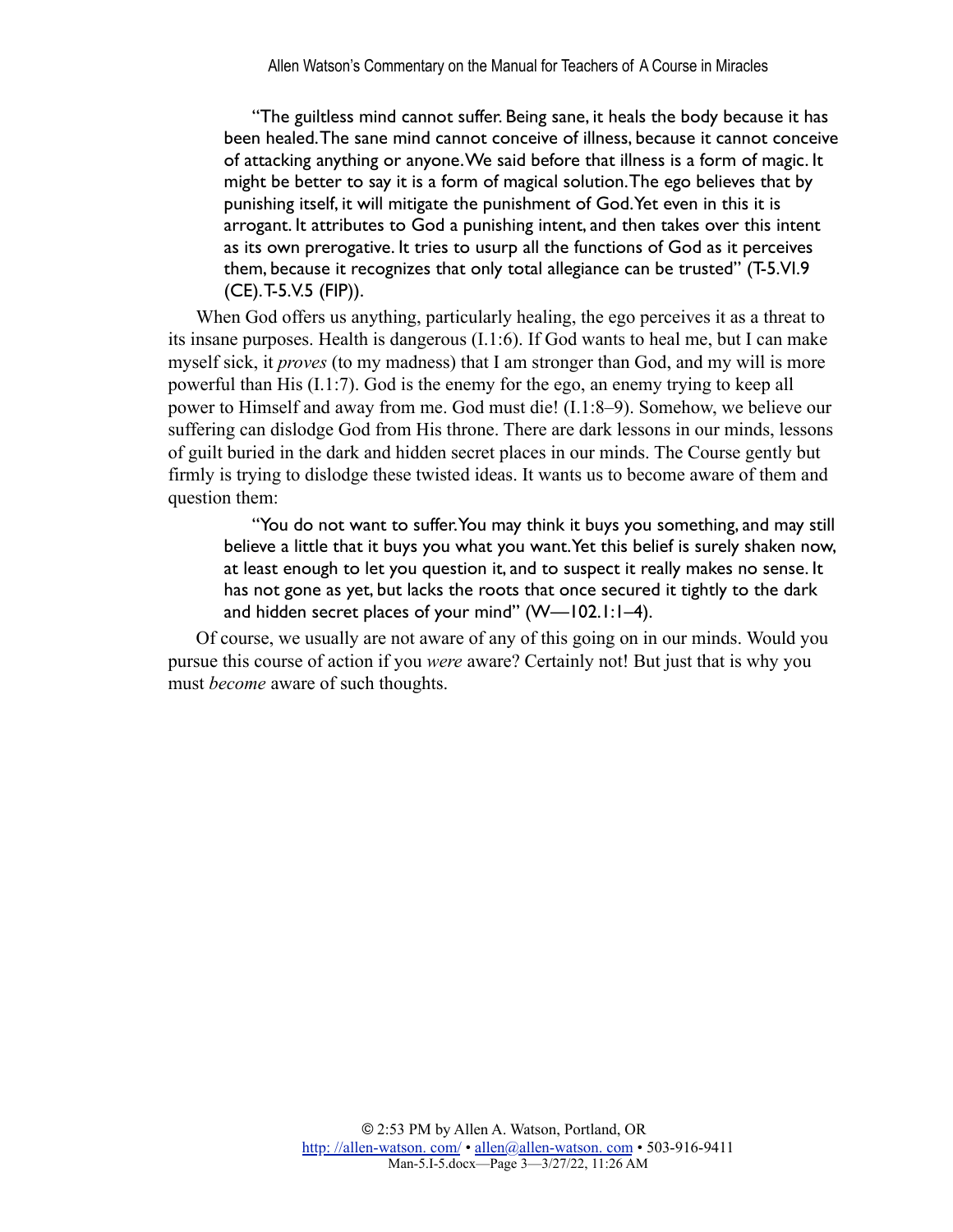### **Paragraph 2**

**2** And what, in this insane conviction, does healing stand for? <sup>2</sup>It symbolizes the defeat of God's Son and the triumph of his Father over him. <sup>3</sup>It represents the ultimate defiance in a direct form which the Son of God is forced to recognize. <sup>4</sup>It stands for all that he would hide from himself to protect his life. <sup>*s*</sup>If he is healed, he is responsible for his thoughts. *<sup>6</sup>And* if he is responsible for his thoughts, he will be killed to prove to him how weak and pitiful he is.<sup>2</sup> <sup>7</sup>But if he chooses death himself, his weakness is his strength. <sup>*§*Now has he given himself what God would give to him, and thus</sup> entirely usurped the throne of his Creator.<sup>3</sup>

<span id="page-3-3"></span><span id="page-3-2"></span>When we allow these dark thoughts to rule our minds, healing represents *defeat*. We make ourselves sick in defiance, and if God heals us, He triumphs over us! (I.2:1-2). To our egos, God is defying *us*, *forcing* us to recognize His power and authority (I.2:3). Healing seems to force us to recognize the truth that we are as God created us, not what we made of ourselves. In a nutshell, you are *not an ego*! (I.2:4)

The fifth sentence (I.2:5) is confusing. It says that if we allow God to heal us, it compels us to recognize that we are responsible for our thoughts, presumably the thoughts that caused the sickness. That's a difficult connection to make. Let me attempt to explain.

Most of us think that sickness comes upon us against our will. We think it comes from external forces: germs, the stress of living and paying bills, or other people's attacks. We believe that we are not responsible for our problems, nor are we responsible for the bitter, unkind thoughts that often result from such external pressures. We sometimes even suspect that *God* has brought this sickness upon us.

If God heals us, however, it throws all this into doubt. God isn't making us sick, and the healing comes *despite* all the external attacks. Therefore, if I have dark thoughts of being made sick by external forces, thoughts disproved by my healing, I must be responsible for those thoughts. That is the best explanation I can offer of how being healed makes me realize I am responsible for my dark thoughts.

<span id="page-3-0"></span> $2$ . This sentence and the previous one together likely mean the following: "If he is healed" through a nonphysical cure—like spiritual healing—this implies that he was sick due to nonphysical causes, like his thoughts. He had hidden these dark thoughts "from himself to protect his life" (2:4), trying to convince himself they were irrelevant, but now they are revealed to be highly relevant. Given this, he will surely now be held responsible for them, accountable for them. And this means that surely God will punish him, even to the point of *capital* punishment.

<span id="page-3-1"></span> $3.$  This same basic view is explained more plainly in the Text: "We said before that illness is a form of magic. It might be better to say it is a form of magical solution. The ego believes that by punishing itself, it will mitigate the punishment of God. Yet even in this it is arrogant. It attributes to God a punishing intent, and then takes over this intent as its own prerogative. It tries to usurp all the functions of God as it perceives them, because it recognizes that only total allegiance can be trusted" (T-5.VI.9:4-9).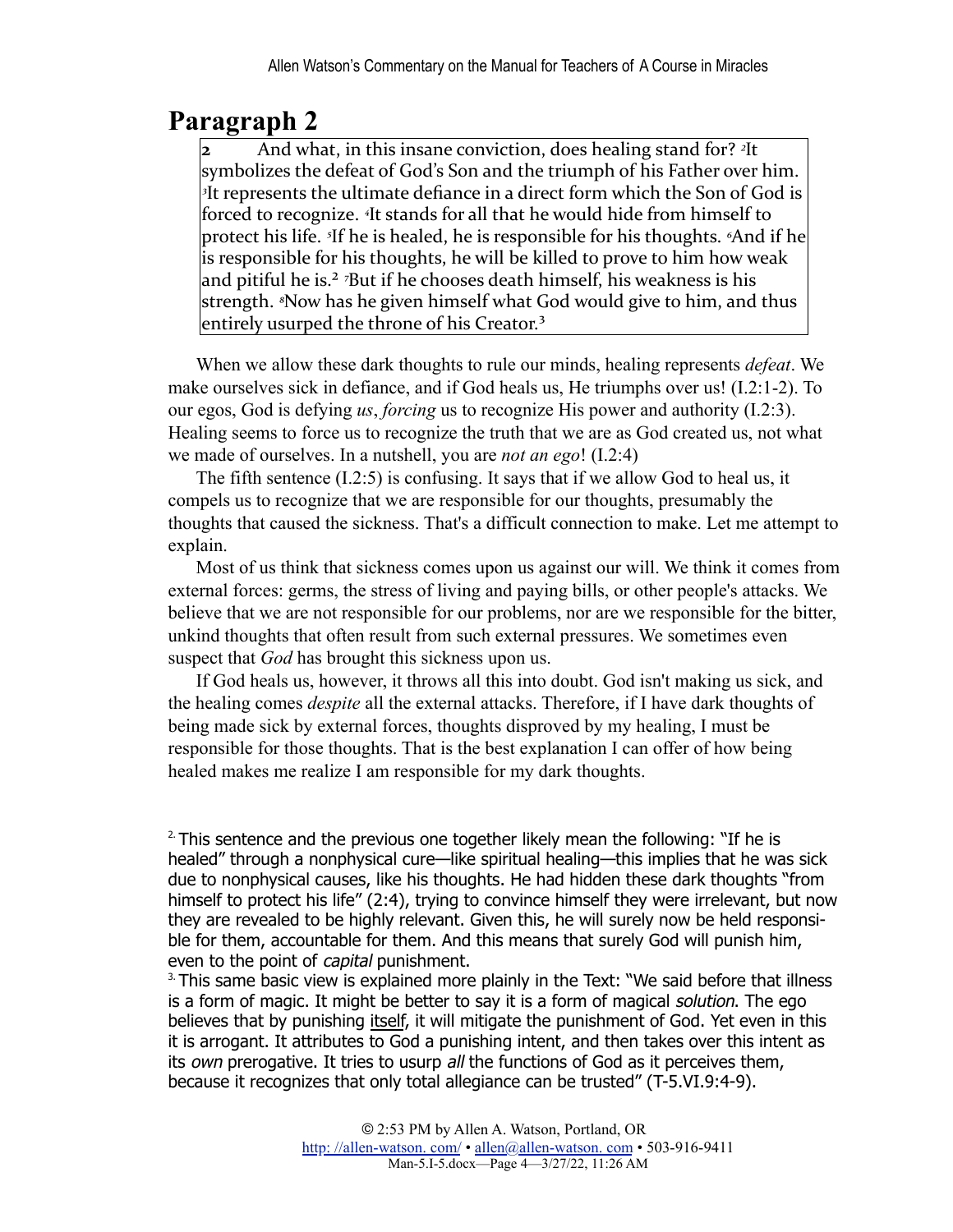Remember what Jesus told us is the only thing we need to do to find complete release? Just say this, with perfect conviction:

"I am responsible for what I see. I chose the feelings I experience, and I decided on the goal I would achieve. And everything that seems to happen to me I asked for and received as I had asked." (T-21.II.2:3–5 (CE))

And:

"The truth is that you are responsible for what you think, because it is only at this level that you can exercise choice." (T-2.IX.3:5 (CE))

Of course, I am afraid that if I'm responsible for my thoughts, God will kill me for having them (I.2:6). I have "sinned" and therefore must die. But if I kill myself first (attacking my body with sickness, for instance), I've usurped God's power (I.2:7). I gave myself what God wanted to give me; I've dethroned God and made my ego happy (I.2:8)!

This sort of reasoning calls to my mind some puzzling lines from the Text:

"You have handled this wish to kill yourself by not knowing who you are, and identifying with something else. You have projected guilt blindly and indiscriminately, but you have not uncovered its source. For the ego does want to kill you, and if you identify with it, you must believe its goal is yours." (T-13.II.5:4–6 (CE))

The ego wants to kill me. Do I understand that yet? No, honestly, it doesn't make sense. I know, I know; "The ego makes no sense" (T-9.III.3:3 (CE)). But somehow, learning that my ego wants to kill me helps me cope. It has something to do with my ego's inherent war with God.

"Under the dusty edge of its distorted world, the ego would lay the Son of God, slain by its orders, proof in his decay that God Himself is powerless before the ego's might, unable to protect the life that He created against the ego's savage wish to kill" (T-19.IV.8:1 (FIP), T-19.IV(C).8:4 (CE)).

At least it makes me realize that I have not yet comprehended the depths of my insanity! And I can say, "Okay. This all seems quite confusing to me, but the thing I *do* understand is that, for some insane reason, when I get sick, *I chose to be sick.*" This, I think, is the primary take-away from this section, and it is the focus of the following section.

#### **II. The Shift in Perception**

Healing must occur in exact proportion in which the valuelessness of sickness is recognized. *<sup>2</sup>One need* but say "There is no gain at all to me in this," and he is healed. <sup>3</sup>But to say this, one must first recognize certain facts. <sup>4</sup>First, it is obvious that decisions are of the mind, not of the body. <sup>5</sup>If sickness is but a faulty problem-solving approach, it is a decision. <sup>*«And if it*</sup> is a decision, it is the mind and not the body that makes it. *The resistance* to recognizing this is enormous, because the existence of the world as we perceive it depends on the body being the decision-maker. *<sup><i>s*</sup>Terms like</sup> "instincts," "reflexes," and the like represent attempts to endow the body with nonmental motivators. <sup>9</sup>Actually, such terms merely state or describe the problem. <sup>10</sup>They do not answer it.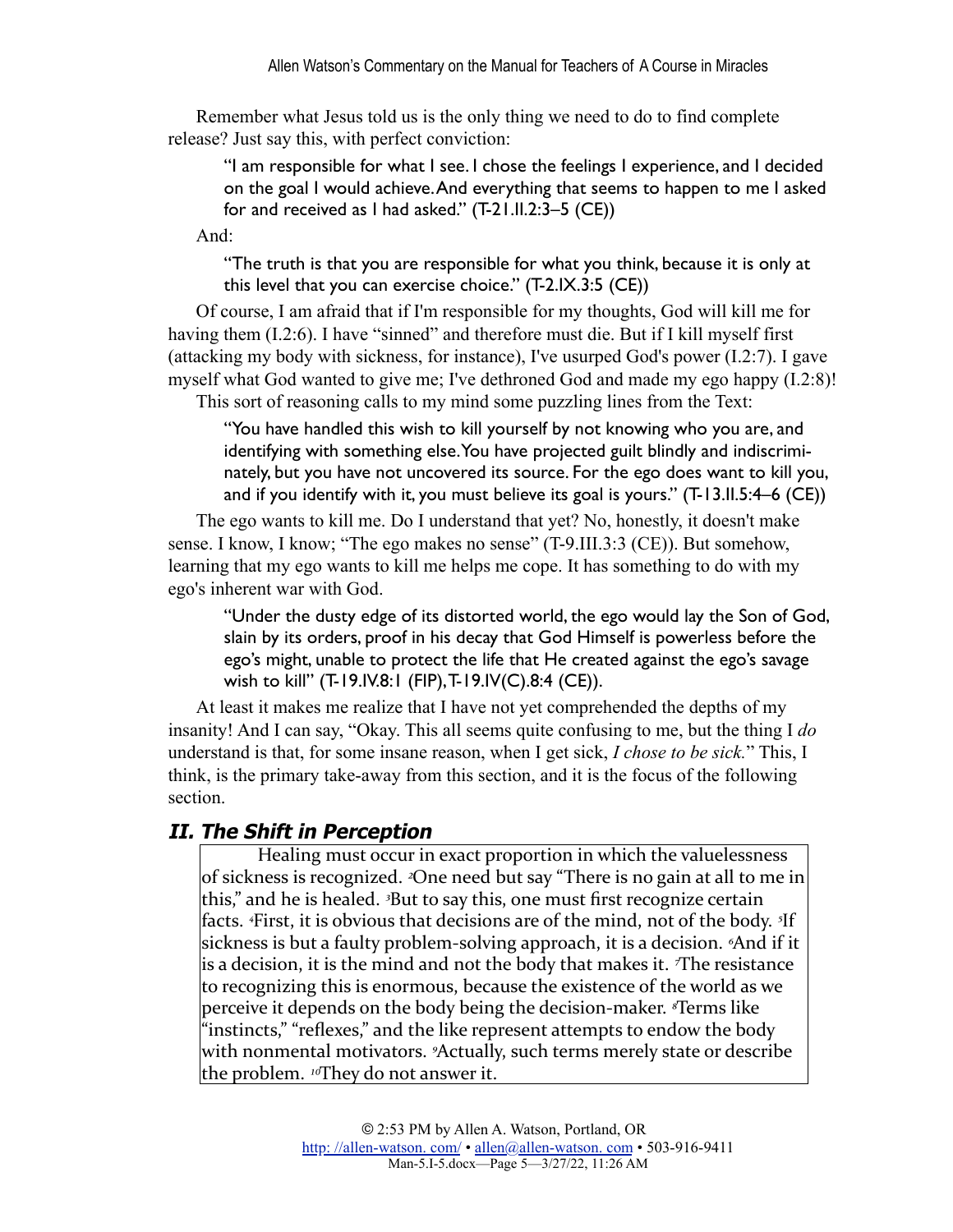As I said earlier, we need to focus on the fact that sickness has no value (see I.1:1 and my comments). The *instant* that we completely see its lack of value to us it disappears! And to whatever degree we recognize the valuelessness of sickness, healing occurs. Partial recognition = partial healing; complete recognition = complete healing  $(II.1:1)$ . If we can say (with full acceptance) that there is no gain to us in sickness, we are healed then and there (II.1:2).

We cannot say that and mean it unless we have recognized "certain facts"  $(II.1:3)$ :

- 1. Decisions are made by the mind, not by the body (II.1:4).
- 1. Sickness is a decision, a faulty problem-solving approach (II.1:5).
- 1. Therefore, the mind makes sickness, not the body (II.1:6).

If we have recognized those facts, we can genuinely declare we see no value in sickness and experience healing. However, we have deep-seated resistance to recognizing those facts. Jesus says we resist so strongly "because the existence of the world as we perceive it depends on the body being the decision-maker" (II.1:7). To explain that, we need to understand what he means by the body as a decision-maker.

He goes on to explain. He says that terms like "instincts" and "reflexes" are "attempts to endow the body with nonmetal motivators" (II.1:8). In other words, we do bad things, flare up in anger, act defensively, and even get sick due to factors beyond the control of our minds. Such terms, he says, don't solve the problem; they just *describe* the problem (II.1:9–10). Our minds, attempting to endow the body with power over us, have programmed our bodies with instincts and reflexes. The problem is our thinking that anything external to our minds, even our bodies, can control or affect us. As Lesson 338 declares, "I am affected only by my thoughts." I constantly need to remind myself about this. *Nothing outside of my mind affects me. Only my thoughts affect me.* We try to make the body into some kind of "nonmental motivator." We believe we can be driven by our appetites, by instinctual reactions to things. All motivation is *mental*.

### **Paragraph 2**

The acceptance of sickness as a decision of the mind, for a purpose for which it alone would use the body, is the basis of healing. *<sup>2</sup>And* this is so for healing in all forms. <sup>3</sup>A patient decides that this is so, and he recovers. <sup>4</sup>If he decides against recovery, he will not be healed. <sup>*5*</sup>Who is the physician? *«*Only the mind of the patient himself. *<sup>The outcome* is what he decides</sup> that it is. *<sup>8</sup>Special agents* seem to be ministering to him, yet they but give form to his own choice. <sup>9</sup>He chooses them to bring tangible form to his desires.<sup>4</sup> <sup>10</sup>And it is this they do, and nothing else. <sup>11</sup>They are not actually needed at all. <sup>12</sup>The patient could merely rise up without their aid and say, "I have no use for this." <sup>13</sup>There is no form of sickness that would not be cured at once.

<span id="page-5-1"></span><span id="page-5-0"></span>[4.I](#page-5-1)n other words, the patient has made an unconscious decision that a particular sickness of his be healed. To carry out this decision, he unconsciously brings to himself the medicines, doctors, and surgeries that his worldview says he needs in order to be healed. These "special agents," however, are not actually doing the healing. They just "bring tangible form to" the real healing agent: "his desires."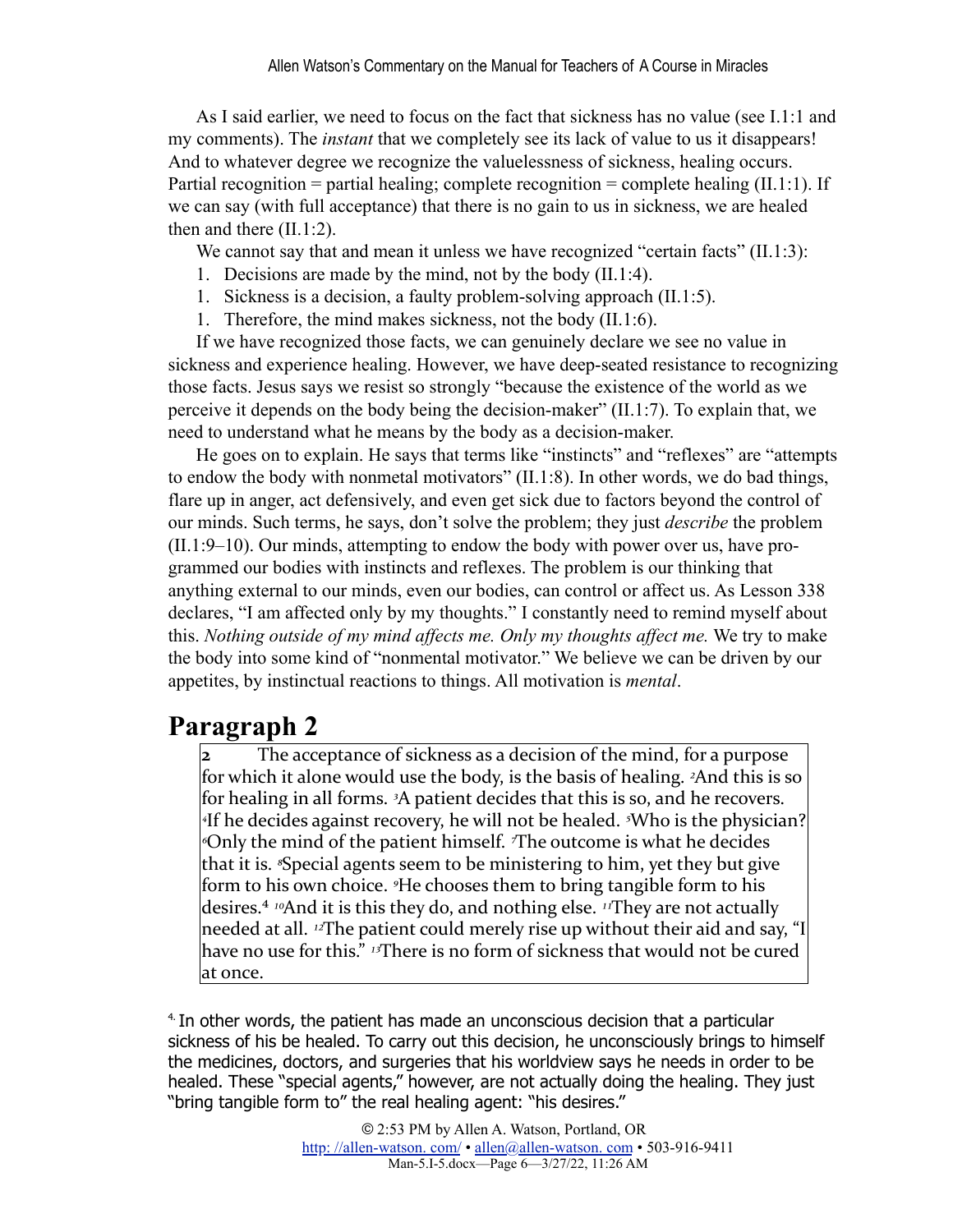When applied to sickness, the realization that we are affected only by our thoughts is the fundamental basis for healing. (II.2:1). The basis of healing is accepting one idea: that our minds choose to make our bodies sick due to some perverse purpose of our egos (II.2:1). The Course wants us to realize just how dark the ego's perverse purpose is. It is trying to usurp the throne of God. Is that anything any of us consciously want to do? I don't think so. We must realize that sickness has no value to us—none at all—thus distancing ourselves from the ego's agenda. We become healed when we consciously choose to see no value in sickness. There is no punishing God and no need to punish ourselves before He does. There is no need to steal His power because He has already shared it with us.

The following sentence is the real shocker: "This is so for healing in all forms" (II.2:2). In other words, healing, like sickness, is always a decision of our minds; that is true even when the healing mechanism *appears* to be external: medicine, a doctor, an operation. When a patient in a hospital recovers, they do so when they decide that their sickness is a decision of their mind (II.2:3). If they remain convinced that the cause is external to their mind, they won't stay healed (II.2:4).

The actual physician is *always* the patient's mind (II.2:5–6). Whatever the outcome, it is always "what he [the patient] decides that it is" (II.2:7). The doctors, the machines, and the medications *seem* to bring about the healing, but they only give form to the patient's choice (II.2:8). The patient chooses these special agents, calling on them to give form to their desires (II.2:9). The patient's belief system is limited to the laws of science, to physical forms, so he calls on them to cure him. His mind brings them into his experience to effect the healing his mind has chosen. All such agents ever do is to give form to the mind's choice (II.2:10). Thus, the mind can continue to work within the laws of the world. The physical means "work" because his mind has given that power to them.

Usually, such healing is not complete. Perhaps the particular illness will be "cured," but the body will likely develop another disease or malfunction. As was said above, complete healing only comes when the mind finally decides it has no further desire to usurp God's throne, which is the purpose that underlies all sickness.

When that total change of mind occurs, there is no actual need for any external healing agents (II.2:11). I believe this is how the healings of Jesus took place. His presence was enough to awaken such a change of mind that, for instance, the lame man could simply rise up, take up his mat, and walk (II.2:12; see Matthew 9:6). Such a change of mind will instantly cure any form of sickness (II.2:13).

None of this is conscious, of course. It all occurs at a profound level of mind, the level that brought the body itself into existence.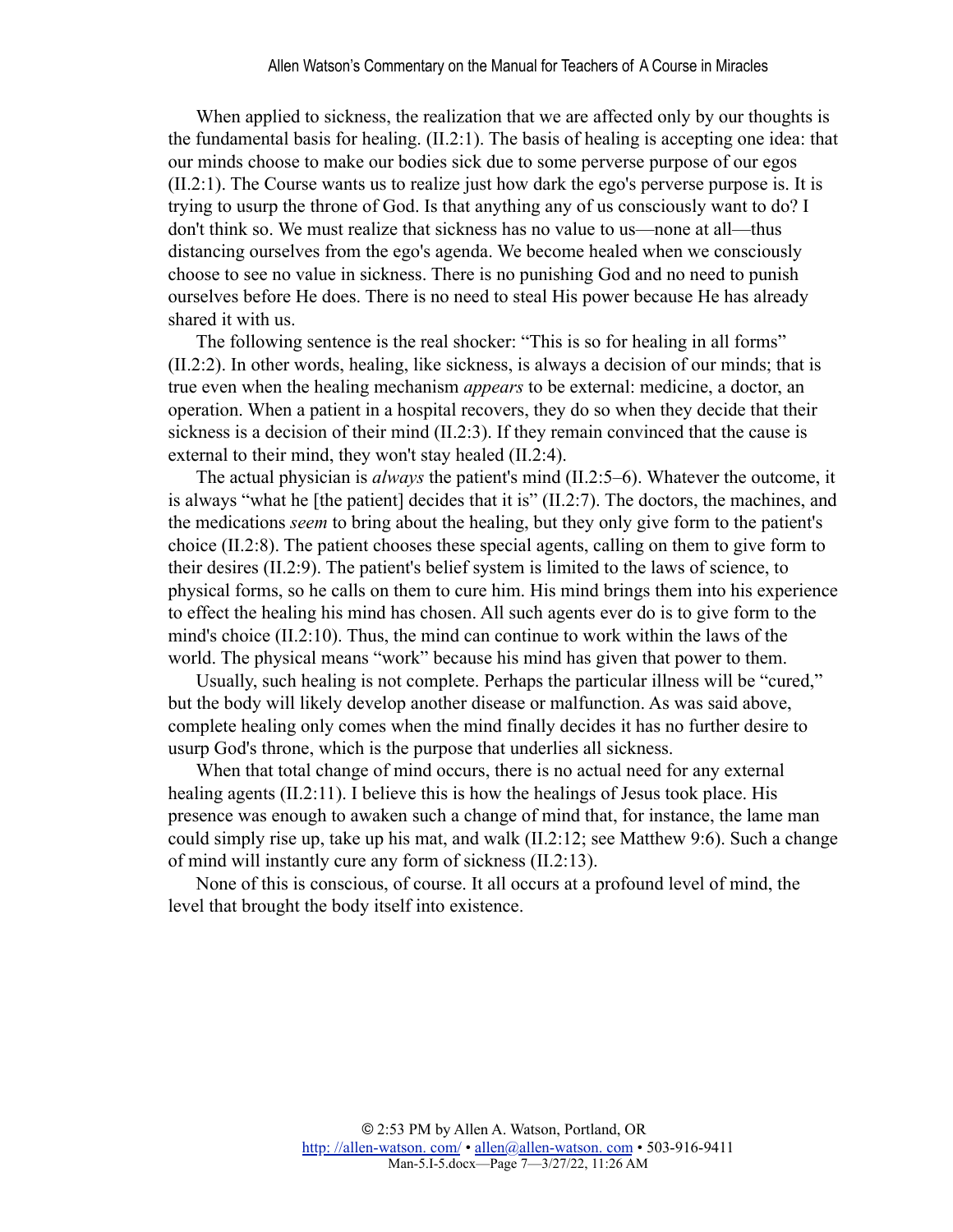## **Paragraph 3**

<span id="page-7-2"></span>What is the single requisite for this shift in perception?  $\frac{2}{1}$ t is simply this: the recognition that sickness is of the mind and has nothing to do with the body. <sup>3</sup>What does this recognition "cost"? <sup>4</sup>It costs the world we see, for the world will never again appear to rule the mind.<sup>5</sup> <sup>5</sup>For with this recognition is responsibility placed where it belongs: not with the world, but on him who looks on the world and sees it as it is not. <sup>6</sup>He looks on what he chooses to see—no more and no less. *The world does nothing to* him. <sup>*\**He only thought it did. *<sup>\*</sup>Nor* does he do anything to the world,</sup> because he was mistaken about what it is. <sup>10</sup>Herein is the release from guilt and sickness both, for they are one. <sup>11</sup>Yet to accept this release, the insignificance of the body must be an acceptable idea.

So what must happen to bring about such a complete mental shift (II.3:1)? The Course's view on this subject is radical and unbending: It takes a complete "recognition that sickness is of the mind and has nothing to do with the body" (II.3:2).

Why is that so difficult for us to accept? Because face it, for most of us, this seems like an outrageous claim, and believing that sickness has nothing to do with the body seems absurd. The difficulty comes because accepting that both sickness and healing come purely from the mind brings the realization that we have to give up the idea of an external world! "It costs the world we see" (II.3:3–4). As if it isn't scary enough to accept that our mind is responsible for the condition of our body, it inevitably leads to the realization that our minds are responsible for *everything we see* (II.3:5).

<span id="page-7-3"></span>We see what we choose to see," no more and no less" (II.3:6). We see the world as it is, not because we see it as causing us pain and distress. The world does not do anything to us (II.3:7)! We *think* it does, but it does not (II.3:8). Realizing that our mind is responsible for sickness forces us to come to this realization.

There is more. Not only does the world not affect you, but also that you do not affect the world (II.3:9)! You do not affect the world because you have been mistaken about what the world is (II.3:9). I believe what the Course is getting at here is that the world is not real. We think it is real. It is not. Remember those lines from the Workbook:

"There is no world! This is the central thought the course attempts to teach" (W-132.6:1-2 (CE)).

The same assertion about the world occurs five other times in the Course:

<span id="page-7-0"></span> $5.$  The logic here is that if the physical *body* is powerless to impose suffering on the mind (through sickness), then by extension the entire physical world is also powerless to impose suffering on the mind.

<span id="page-7-1"></span> $6.$  You may wish to read over T-2.VII (CE) (T-2.IV (FIP)). That section expands on the connection between bodily healing and the world. There, it says:

"Illness, which is really "not-right-mindedness," is the result of level confusion in the sense that it always entails the belief that what is amiss in one level can adversely affect another."

Illness is just one manifestation of the idea that the material level can adversely affect the spiritual level. A physical healing "costs" the world in that the same mistaken belief is the cause of both illness and the world.

> © 2:53 PM by Allen A. Watson, Portland, OR [http: //allen-watson. com/](http://homepage.mac.com/allen_a_watson/ACIM_Workbook_Groups/) • [allen@allen-watson. com](mailto:allen@unityportland.org) • 503-916-9411 Man-5.I-5.docx—Page 8—3/27/22, 11:26 AM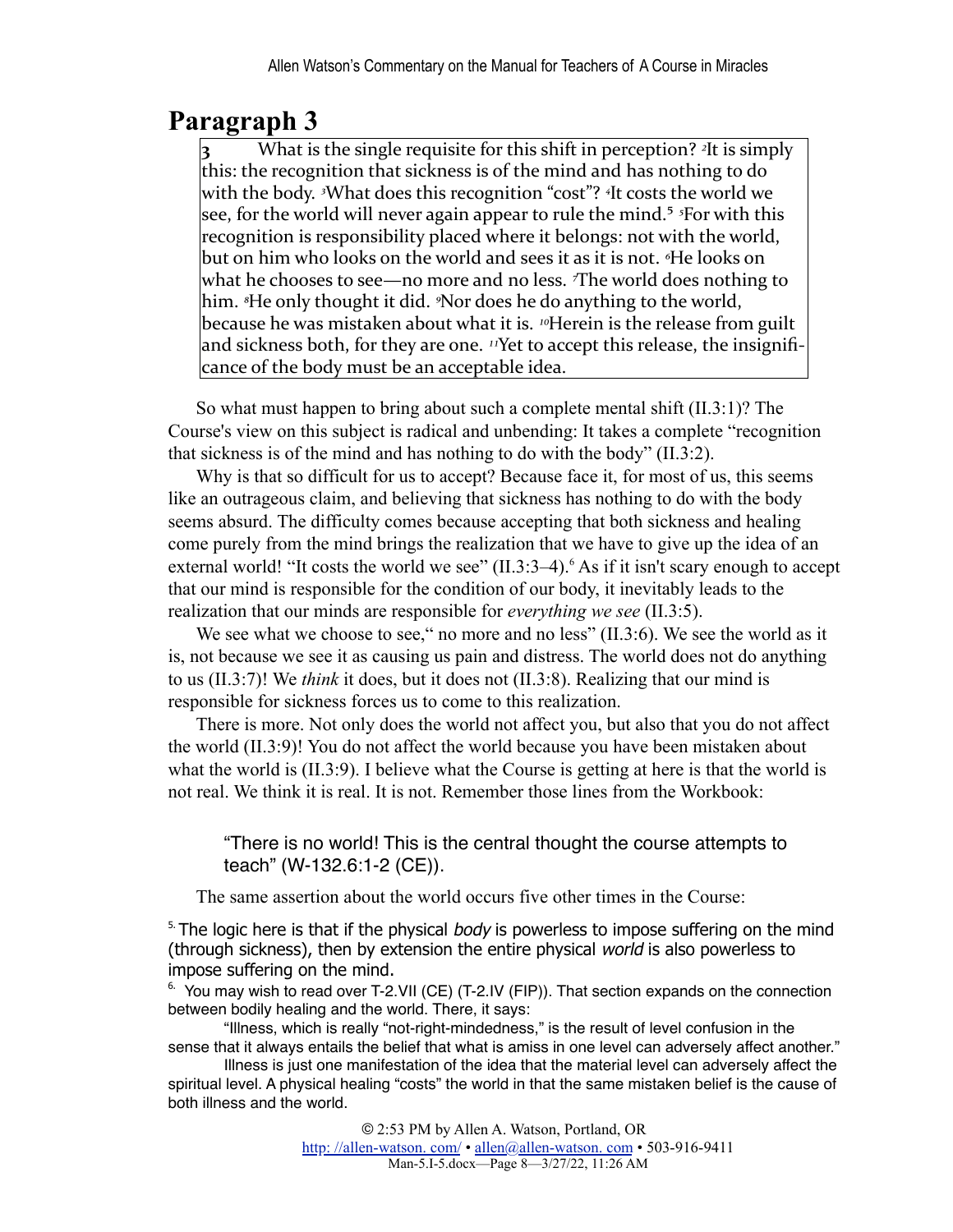[Everyone who identifies with the ego] "always perceives this world as outside himself, for this is crucial to his adjustment. He does not realize that he makes this world, for there is no world outside him" (T-12.VI.12:6-7 (CE)).

"There is no world apart from what you wish, and herein lies your ultimate release" (W-132.4:6 (CE)).

"But healing is the gift of those who are prepared to learn there is no world, and can accept the lesson now" (W-132.7:1 (CE)).

"There is no world apart from your ideas because ideas leave not their source, and you maintain the world within your mind in thought." (W-132.10:3 (CE))

"There is no world because it is a thought apart from God, and made to separate the Father and the Son and break away a part of God Himself, and thus destroy His wholeness." (W-132.13:1 (CE))

"Without the idea of death there is no world. All dreams will end with this one. This is salvation's final goal; the end of all illusions." (M-27.6:3–5 (CE))

The concept that the world is not real, and the way the Course states it so plainly, make it difficult to misunderstand. I believe it literally means that the world does not exist outside of our minds. Some may denounce the thought as "gnostic," as if that label were a naughty word. I do not believe the gnostic view, which was that the world was evil, created by a false god, and to be shunned entirely, treated with disdain. The Course is saying that the world is an illusion, but as long as we are in that illusion, we must love it, bless it, and forgive it, rather than blaming something external to us (There is no such thing.) for our troubles.

As I have pointed out before, the Course does not encourage *neglect* of the world while we continue to experience ourselves as in the world. It speaks of bringing the Kingdom of Heaven down to earth (W-193.15:5). Heaven comes to earth when it finds a home in your relationships (T-21.IV.6:3–4). The goal of the Course's curriculum is that we should experience the "real world," which we attain through complete forgiveness of the old world we see (T-17.II.5:1). Until forgiveness is complete, which means everyone has forgiven everything, "the world does have a purpose," i.e., forgiveness (M-14.2:1). We are to bless all things and unite lovingly with the entire world (W-283.2:2). T-1.46.19:4 (CE) quotes Jesus as saying, "Jeane Dixon's description is perhaps a better statement of my position: Because my feet are on the ground and my hands are in Heaven, I can bring down the glories of Heaven to my brothers on earth."

*"The end of the world is not its destruction, but its translation into Heaven." (T-11.8.6:8 (CE).*

Once we accept that nothing external to us exists, it does not mean we can dismiss the world. Instead, it means we recognize it as part of ourselves! We welcome it, embrace it, forgive it, and love it. It does nothing to us (we cease blaming it and forgive it), and we do nothing to it (we forgive ourselves). With that recognition, we are released from both guilt (by the inner forgiveness) and sickness (by forgiveness directed outward). "They are one" (II.3:10).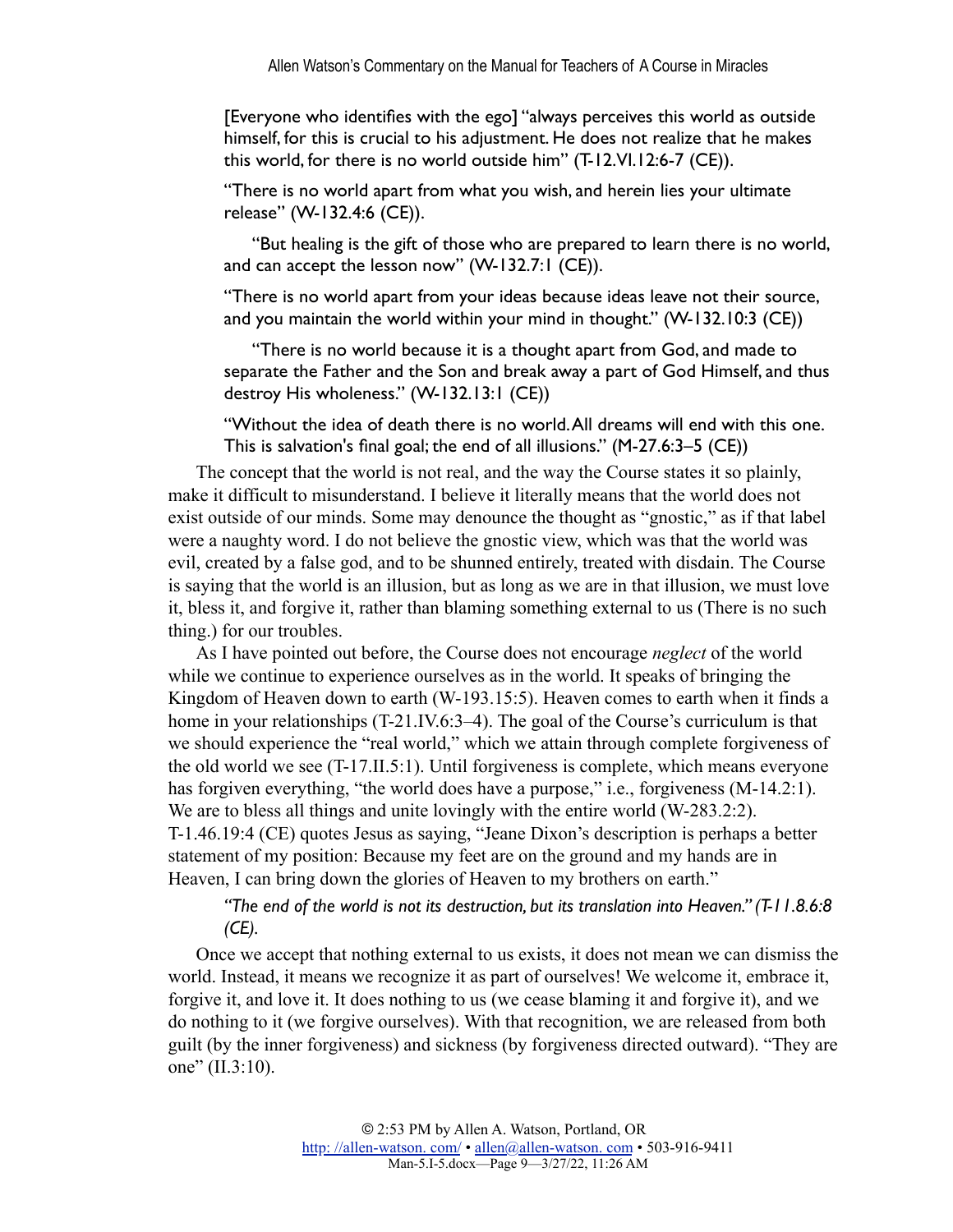Full acceptance of this release from guilt and sickness depends on our acceptance of one crucial idea: "the insignificance of the body" (II.3:11). That statement profoundly challenges our concept of ourselves. It has probably never entered your mind that you are not your body, and your body is not you. Insignificant? So it means nothing if you step on my toes, nothing if I lose a limb, nothing if I am crucified? That is all insignificant? Yes. That is what the Course is saying. "The body neither lives nor dies, because it cannot contain you who are life." (T-6.VII.1:4 (CE)) The following passage gives an idea of what it means to view the body as insignificant:

*Assault can ultimately be made only on the body. There is little doubt that one body can assault another and can even destroy it. But if destruction itself is impossible, then anything that is destructible cannot be real. Therefore, its destruction does not justify anger. To the extent to which you believe it does, you must be accepting false premises and teaching them to others.*

*The message which the crucifixion was intended to teach was that it is not necessary to perceive any form of assault as persecution, because you cannot be persecuted. If you respond with anger, you must be equating yourself with the destructible, and are therefore regarding yourself insanely. (T-6.I.8:1-9:2 (CE))*

It seems clear to me that to view the body as insignificant I must cease to equate myself with my body. I must realize that my total reality is indestructible spirit.

#### **Paragraph 4**

With this idea is pain forever gone. <sup>2</sup>But with this idea goes also all confusion about creation. <sup>3</sup>Does not this follow of necessity? <sup>4</sup>Place cause and effect in their true sequence in one respect, and the learning will generalize and transform the world. <sup>5</sup>The transfer value of one true idea has no end or limit. <sup>*o*</sup>The final outcome of this lesson is the remembrance of God. <sup>7</sup>What do guilt and sickness, pain, disaster, and all suffering mean now? <sup>8</sup>Having no purpose, they are gone. <sup>9</sup>And with them also go all the effects they seemed to cause. <sup>10</sup>Cause and effect but replicate creation. <sup>11</sup>Seen in their proper perspective, without distortion and without fear, they reestablish Heaven.

"This idea" refers to the insignificance of the body. Once that idea is welcomed into our minds, "pain [is] forever gone" (II.4:1). I'm not certain exactly how to interpret this statement. If we believe that Jesus was a fully realized being, which would include accepting the insignificance of his body, should we then conclude that he felt no pain while being crucified? Some Christian groups down through the centuries have held that he did not feel pain. Others insist that if he did not suffer pain, how could we say that he suffered for our sins? Perhaps a full acceptance of this idea does not come fully until we leave our bodies behind, and then pain is forever gone? I'm not certain. However, the connection between pain and our identification with the body is clear. That isn't really the point here; there is more.

Not only pain disappears. As the insignificance of our bodies dawns on us, our confusion about all of creation, that is, everything else, also disappears (II.4:2). What is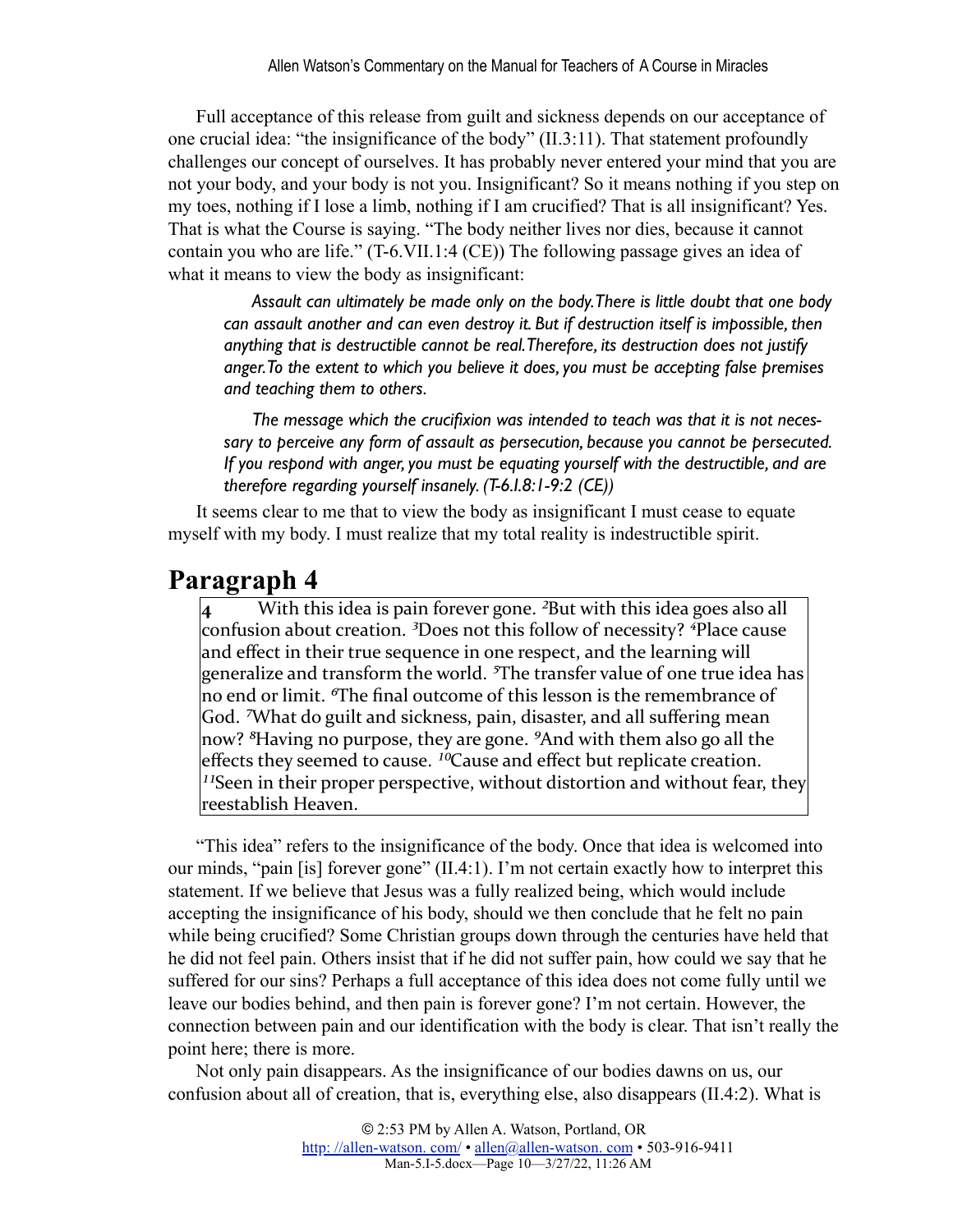being corrected here is our complete misapprehension of what cause and effect really are. We think we are the effect of the world, the product of our parents physically and forever affected by forces external to ourselves. We think the world is cause and our mental reactions are the effects. The reverse is true. Our minds are the cause, the external world is the effect. Recognizing we are not bodies means realizing we are the creations of God, spirit not flesh. So we have begun to acknowledge God as the Creator, a realization that will generalize to all of reality.

Place cause and effect in their true sequence in one respect, and the learning will generalize and transform the world. The transfer value of one true idea has no end or limit. (M-5.II.4:4–5)

If you have read the Text carefully you will have already encountered the notion that our disbelief that we are the cause of the world is the result of rejecting God as our cause (our Creator), and are two different forms of one mistake:

It is as needful that you recognize you made the world you see, as that you recognize that you did not create yourself. *They are the same mistake*  $(T-21.I.I.I.I.1-2).$ 

The Text says a bit later that the way to heal our relationship with our Creator begins by recognizing we make the world we see (see T-28.II.8-9). The two are the same mistake: confusing effect and cause, and believing that an effect can become separate from its cause, and become a cause that affects its source. We begin by correctly seeing ourselves as cause, as makers of the world, and then we are able to see God as Cause, our Creator. "The final outcome of this lesson is the remembrance of God" (II.4:6).

The ego has made an external world that has become for us the cause of guilt, sickness, pain, disaster, and suffering. Once we embrace our role as maker of this world, rather than its effect, all those dreadful things lose their meaning (II.4:7). "Having no purpose, they are gone" (II.4:8). With their disappearance, everything that seemed to be their effect is also gone (II.4:9). We no longer see ourselves as victims of the world, of circumstance, of our bodies, or of those we once believed were separate from us.

The final two sentences in this paragraph, 4:10 and 4:11, are a terse summary of this section. Cause and effect in our relation to the world and sickness "replicate creation"; that is, "seen in their proper perspective [our minds make the world, just as God created us], without distortion and without fear [as we see them now, in reverse of their real relationship], they reestablish Heaven."

I'd like to expand a bit more on this by referring to material from Chapter 28 of the Text, Section II, "Reversing Cause and Effect." I'll quote both the Text and some of my commentary on it. It's worth your while to read over that entire section. Its relevance to what we've discussed here is obvious. For instance:

"Yet must all healing come about because the mind is recognized as not within the body, and its innocence is quite apart from it, and where all healing is. Where, then, is healing? Only where its cause is given its effects. For sickness is a meaningless attempt to give effects to causelessness and make it be a cause" (T-28.II.2:8–10).

*References from Chapter 28 here are all from the CE.*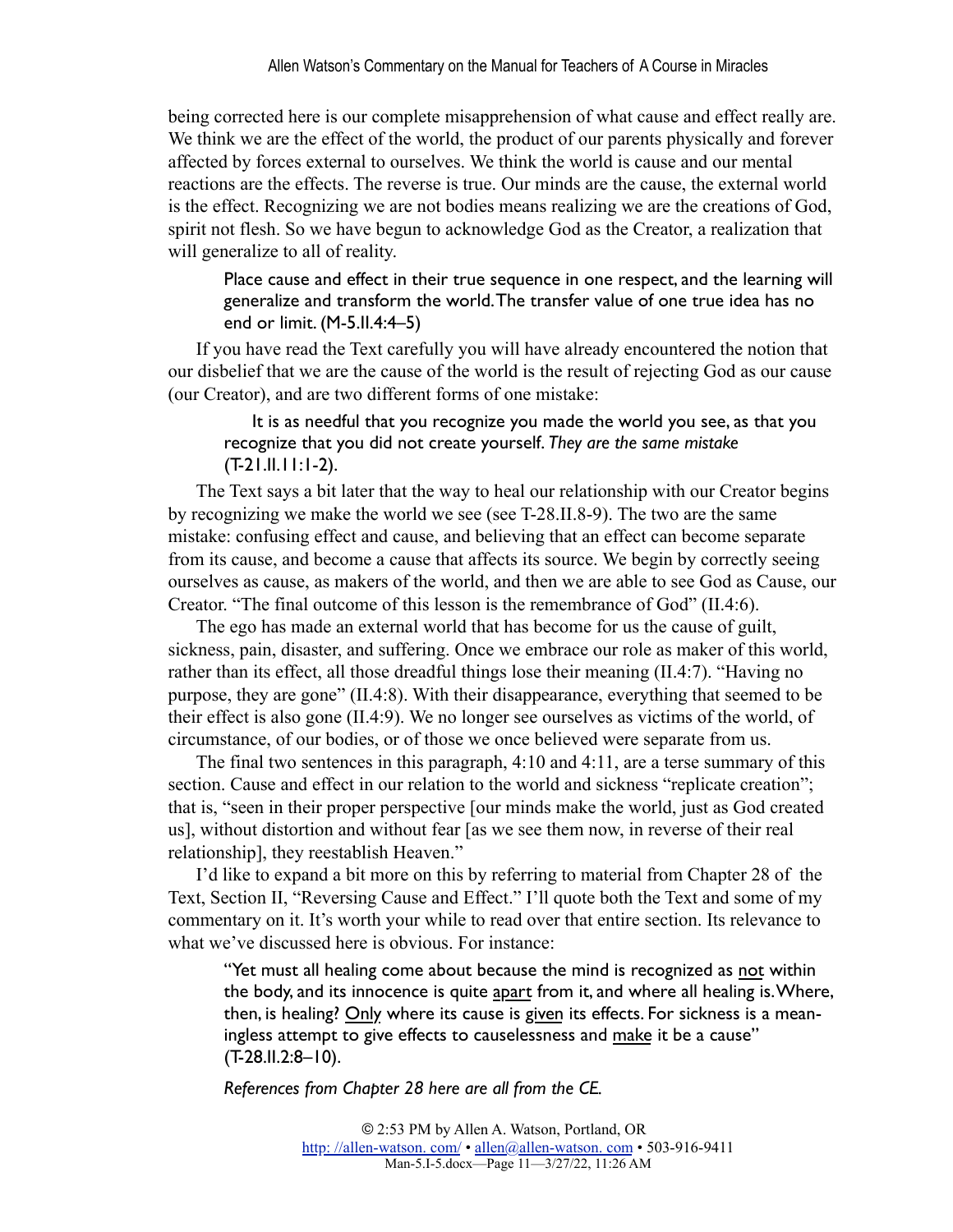So then, "where is healing?" (T-28.II.2:8). It occurs only when we attribute all the "effects," which as we've seen includes our sickness and suffering, to their actual cause, namely, our mind (T-28.II.2:9). Sickness is our attempt to make the body into a cause, as if it just "got sick" on its own and our mind has no responsibility for that, but is at the mercy of the body, while the reality is that our bodies are the effects of our minds  $(T-28.II.2:10)$ .

A mind within a body and a world of other bodies, each with separate minds, are your "creations"; you the "other" mind, creating with effects unlike yourself. (T-28.II.3:6)

The moment we recognize that God is the only Cause, with only one Effect, we simultaneously recognize that "causelessness," our mad idea, had zero effects. When our mind grasps that we stop seeing effects to our madness (T-28.II.3:5). We stop seeing the world attacking us. We stop seeing sickness. We stop seeing "other" people as separate. We stop seeing "a world of other bodies, each with "separate minds" (T-28.II.3:6). We recognize we made all this up, believing we are a mind other than God's, capable of creating effects unlike ourselves. Our effects are these separate bodies, bodies that get sick. Since we created them (or think we did), we must be like them: a separate mind locked in a separate body, subject to sickness (T-28.II.3:7). Healing lies in our recognition of the one true Cause.

Nothing at all has happened but that you have put yourself to sleep and dreamed a dream in which you were an alien to yourself, and but a part of someone else's dream. The miracle does not awaken you, but merely shows you who the dreamer is. It teaches you there is a choice of dreams while you are still asleep, depending on the purpose of your dreaming. Do you wish for dreams of healing or for dreams of death? A dream is like a memory, in that it pictures what you wanted shown to you. (T-28.II.4)

Whenever we believe what we are, feel, or experience is the result of someone or something outside of us, we are seeing ourselves a part of a dream we didn't dream up, and "someone else" must have dreamed it: another person, the world at large, or God…it doesn't matter. Just not me.

This is what the miracle shows us: who the dreamer is, which is \_me\_. It doesn't wake us up  $(T-28.II.4:2)$ . We are still dreaming, but it has become lucid dreaming. We know we are the dreamer, and what we see and experience as the world is our dream. Because we know we are the dreamers, we also know we have a choice about what we are dreaming! It all depends on the purpose we give to the dreaming (T-28.II.4:3). Do we want "dreams of healing or dreams of death" (T-28.II.4:4)? We can see whichever we want, because just as in the last section we saw that memory shows us what we choose to see, a dream "pictures what you wanted shown to you" (T-28.II.4:5).

This isn't going to occur overnight. We are unlearning a mindset that we've had all our lives, and perhaps for multiple lifetimes. I think our ego minds are going to continue throwing out evidence that what the Course is saying isn't true. We're going to have to continue to affirm that it is true, that there is only One Cause of all that is, that bodies are not the reality of us, and that we are making it all up. It's a long learning process and will take a lot of time.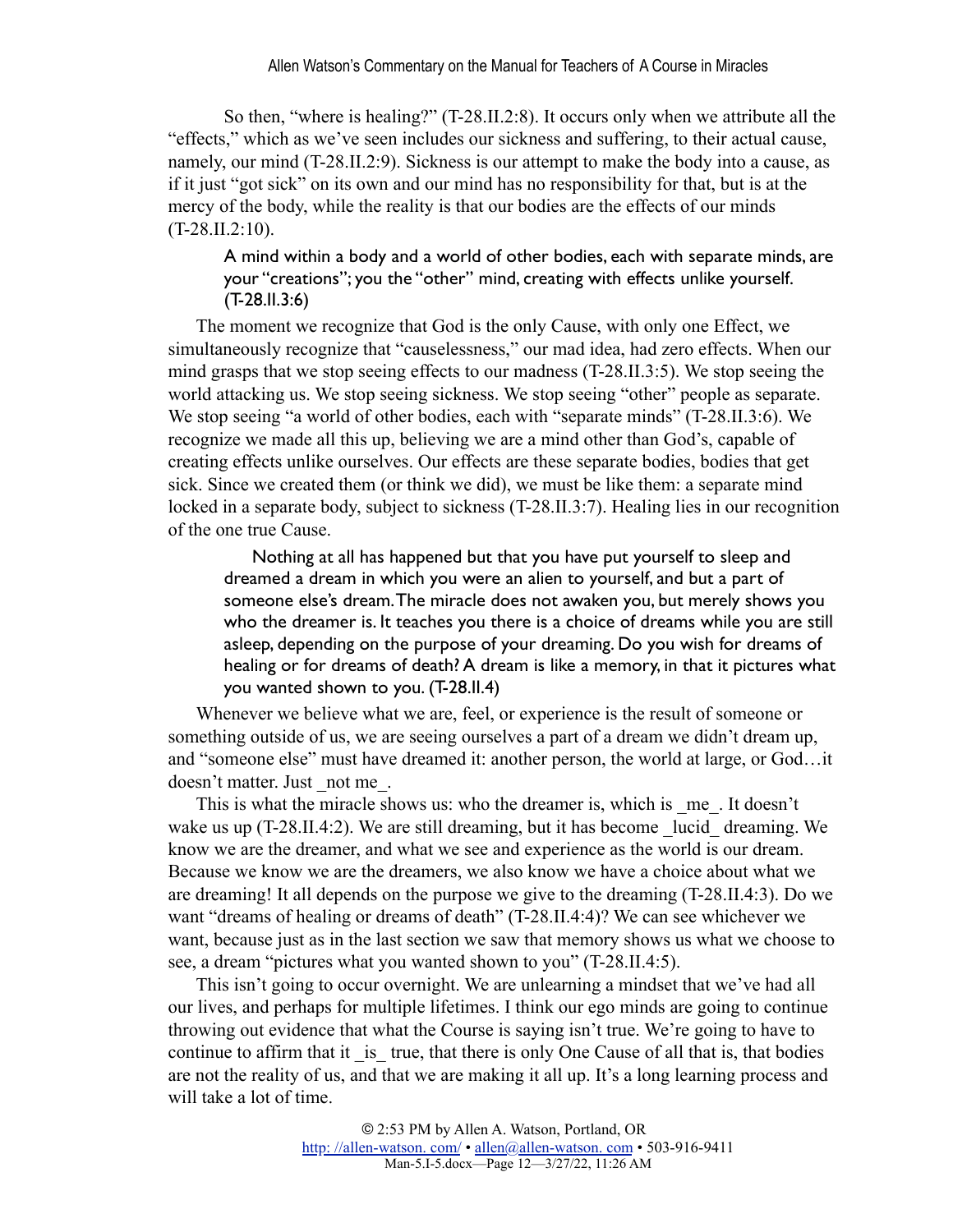The miracle does nothing but to show him that *he* has done nothing. What he fears is cause without the consequences which would *make* it cause. And so it never was. The separation started with the dream the Father was deprived of His effects, and powerless to keep them since He was no longer their Creator. In the dream, the dreamer made himself, but what he made had turned *against* him, taking on the role of its creator as the dreamer had. And as he hated *his* Creator, so the figures in the dream have hated *him*. His body is their slave, which they abuse because the motives he has given it have *they* adopted as their own, and hate it for the vengeance it would offer them. (T-28.II.8)

So Jesus summarizes the steps of our "fall from grace" (T-28.II.8:5–7):

1. The Father was deprived of His effects; He was no longer their creator.

2. The dreamer made himself (and the world).

––––––––––––––––––––––––––––––––

3. The effects of his dream turned against him, taking on the role of creator as the dreamer had done.

4. As the dreamer hated the Father, the figures in his dream hated him.

5. In the dream, he gave his body the motives of attack on God, so the figures in his dream adopt the same motives and abuse his body and hate it out of vengeance.

It's important to keep these steps clearly in mind, because the way down is the way back. We are going to retrace our steps, in reverse order, and really the first step back is the only one we must do ourselves, as will become clear as we go on .

It is their vengeance on the body which appears to prove the dreamer could not be the maker of the dream. Effect and cause are first split off and then reversed, so that effect becomes a cause; the cause, effect. This is the separation's final step, with which salvation, which proceeds to go the other way, begins. This final step is an effect of what has gone before, appearing as a cause. The miracle is the first step in **giving back to cause the function of causation, not effect**. For this confusion has produced the dream, and while it lasts will wakening be feared. Nor will the Call to wakening be heard, because it seems to be the call of fear.

That's what "The Shift in Perception" is all about: "giving back to cause the function of causation, not effect." First we recognize that mind is the cause, not the effect, and the body is the effect of mind, not the cause. Th at triggers the deeper realization that God is our cause, and we are His effect. And when that is fully recognized we are at the gate of Heaven, almost home.

One final thought: Notice that the primary focus here is *not* on physical healing, but on the shift in perception that healing can precipitate. Quoting again from T-28:

Thus is the body healed by miracles because they show the mind made sickness, and employed the body to be victim, or effect, of what it made. But half the lesson will not teach the whole. The miracle is useless if you learn but that the *body* can be healed, for this is not the lesson it was sent to teach. The lesson is the *mind* was sick that thought the body *could* be sick; projecting out its guilt caused nothing and had no effects. (T-28.II.11:3–6)